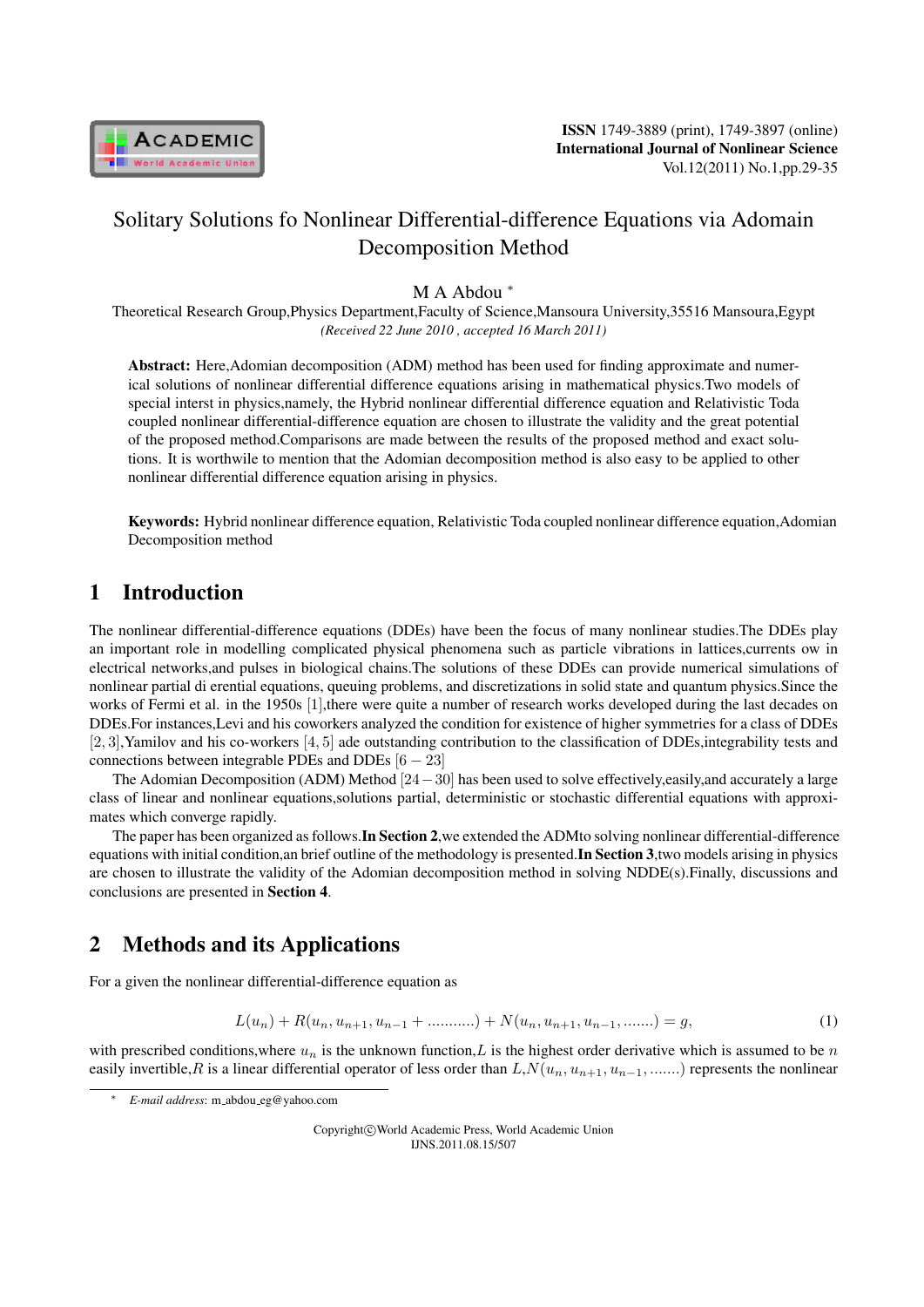term and  $g_n$  is the source term.Assuming the inverse operator  $L^{-1}$  exists and it can be taken as the define integral with respect to from  $t_0$  to  $t$ , i.e.

$$
L^{-1} = \int_{t_0}^t(.)dt
$$
 (2)

Applying  $L^{-1}$  to both sides of (1) with initial conditions, we have

$$
u_n = f(x) - L^{-1}[R(u_n, u_{n+1}, u_{n-1} + \dots, u_n) + N(u_n, u_{n+1}, u_{n-1}, \dots, u_n)],
$$
\n(3)

where the function  $f(x)$  represents the term arising from integrating the source term q and from using the given initial or boundary conditions,all are assumed to be prescribed.

The Adomian decomposition, assumes a series that the unknown function  $u_n(t)$  can be expressed by an infinite series as

$$
u_n(t) = \sum_{m=0}^{\infty} u_{m,n}(t)
$$
\n(4)

The nonlinear operator  $N(u_n, u_{n+1}, u_{n-1}, \dots)$  can be decomposed by an infinite series of polynomials given by

$$
N(u_n, u_{n+1}, u_{n-1}, \dots) = \sum_{m=0}^{\infty} A_{m,n},
$$
\n(5)

where  $A_{m,n}$  are the Adomian's polynomials. To determine the Adomian polynomials, we introduce a parameter  $\lambda$  and (5) becomes

$$
N(\sum_{m=0}^{\infty} u_{m,n}(t)\lambda^m, \sum_{m=0}^{\infty} u_{m,n+1}(t)\lambda^m, \sum_{m=0}^{\infty} u_{m,n-1}(t)\lambda^m, \dots) = \sum_{m=0}^{\infty} A_{m,n}\lambda^m,
$$
(6)

$$
A_{m,n} = \frac{1}{m!} \left[ \frac{d^m}{d\lambda^m} N(\sum_{m=0}^{\infty} u_{m,n}(t) \lambda^m, \sum_{m=0}^{\infty} u_{m,n+1}(t) \lambda^m, \sum_{m=0}^{\infty} u_{m,n-1}(t) \lambda^m, \dots) \right]_{\lambda=0},
$$
(7)

This formula is easy to compute by using Maple software or by setting a computer code to get as many polynomials as we need in the calculation of the numerical as well as explicit solutions. Knowing the zeros component  $u_n(0)$ ,the remaining components where  $n > 1$  can be determined by using recurrence relation

$$
u_0(n) = f(x),\tag{8}
$$

$$
u_m(n+1,t) = -L^{-1}[R(u_{m,n}, u_{m,n+1}, u_{m,n-1} + \dots, u_n], m > 0 \tag{9}
$$

For the numerical computation,we consider the expression as follows

$$
\phi_{n,k} = \sum_{m=0}^{k} u_{m,n},
$$
\n(10)

denotes the n-term approximation to  $u_n(t)$ .

### 3 Applications

To illustrate the effectiveness and the advantages of the proposed method.Here,we consider two models of nonlinear differential-difference equations of special interest physically,namely,the Hybrid nonlinear differential difference equation and Relativistic Toda coupled nonlinear differential-difference equation.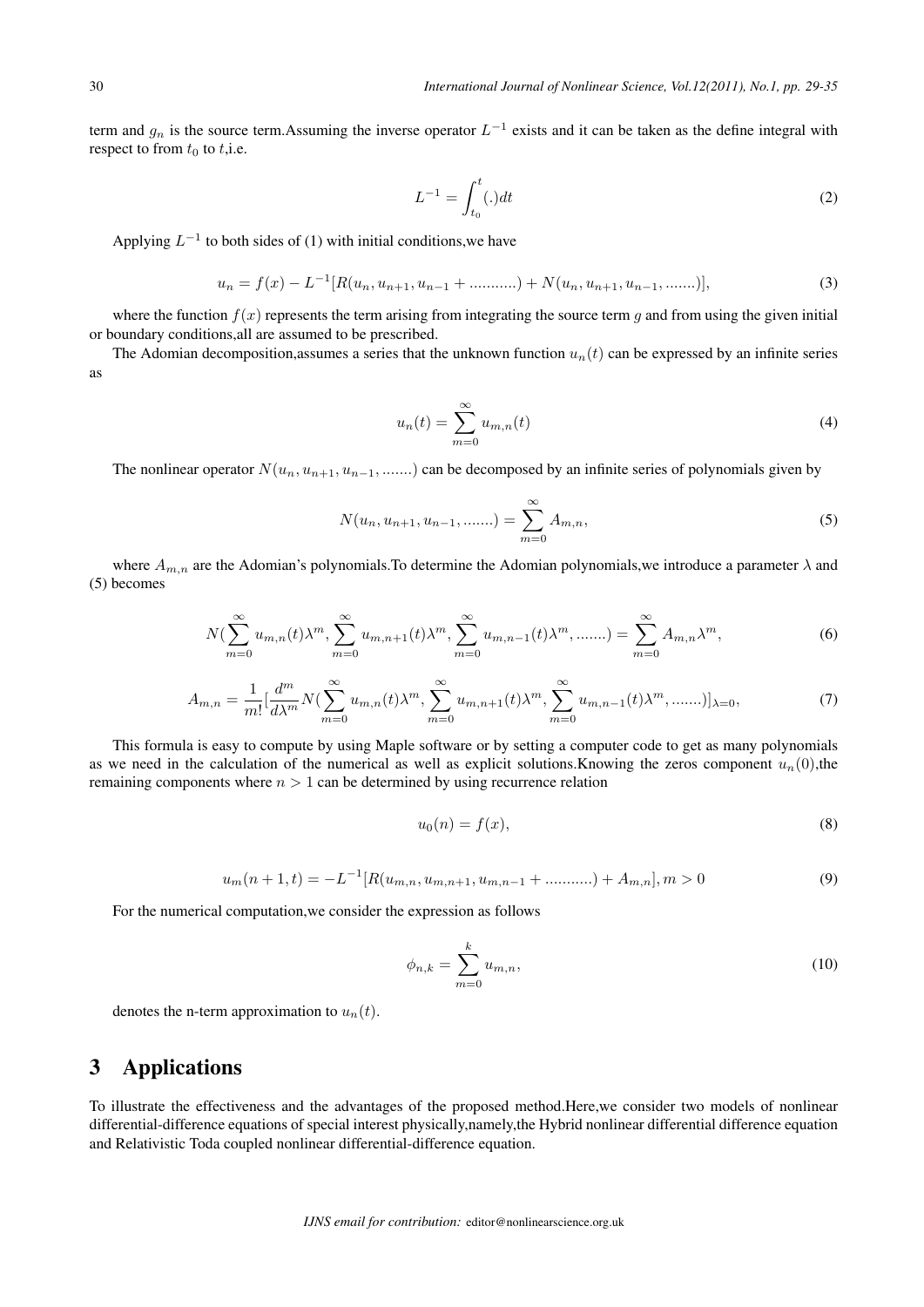#### 3.1 Example(1).The Hybrid nonlinear differential difference equation

Let us first consider the Hybrid nonlinear differential difference equation [20]

$$
\frac{\partial u_n}{\partial t} = (\alpha - u_n^2)(u_{n+1} - u_{n-1}),\tag{11}
$$

subject to the initial condition

$$
u_n(0) = \sqrt{-\alpha} \tanh(d/2)(1 + \cosh(d)) \sech(dn - 2),\tag{12}
$$

where  $d$  is constant. The Hybrid nonlinear difference Eq.(11) describe the discretization of the KdV and modified KdV equations.Applying ADM,Eq.(11) can be rewritten in the operator form

$$
L[u_n(t)] = [R(u) + N(u)],
$$
\n(13)

where  $L = \frac{\partial}{\partial t}$  is a linear operator  $R(u) = \alpha[u(n+1) - u(n-1)]$  is the remainder of the linear operator. The nonlinear term is given by  $N(u) = -u^2(n)(u(n+1) - u(n-1))$ . Opeating with  $L^{-1}$  on to both sides of Eq.(13) with initial condition (12) gives

$$
u_n(t) = u_n(0) + L^{-1}[R(u) + N(u)]
$$
\n(14)

The Adomian decomposition method assumes an infinite series solutions of the unknown function  $u_n(t)$  in the form

$$
u_n(t) = \sum_{m=0}^{\infty} u_m(n, t)
$$
\n(15)

It is to be noted that the subscript m does not stand for the mth lattice any more,it means the mth element is the decomposition series. Similarly, the nonlinear operator  $N(u)$  ca be decomposed as

$$
N(u) = \sum_{m=0}^{\infty} A_m(u_0, u_1, u_2, \dots, u_m),
$$
\n(16)

where  $A_m$  are the appropriate Adomian polynomials, which is defined as [24, 25]. The first four components od  $A_m$  are given by [21].

According to Eqs.(14),(15) and (16),the first few components of the decomposition series  $u_m(n, t)$  are readily found to be

$$
u_0(n) = \sqrt{-\alpha} \tanh(d/2)(1 + \cosh(d))sech(dn - 2),
$$
  
\n
$$
u_1(n, t) = L^{-1} [\alpha[u_0(n + 1, t) - u_0(n - 1, t)] + A_0],
$$
  
\n
$$
u_2(n, t) = L^{-1} [\alpha[u_1(n + 1, t) - u_1(n - 1, t)] + A_1],
$$
  
\n
$$
u_3(n, t) = L^{-1} [\alpha[u_2(n + 1, t) - u_2(n - 1, t)] + A_2],
$$
  
\n
$$
u_{m+1}(n, t) = L^{-1} [\alpha[u_m(n + 1, t) - u_m(n - 1, t)] + A_m],
$$
\n(17)

and so on. The rest of the components of  $u_m(n, t)$  can be directly evaluated via (17) in a similar way.It is worth noting that the accuracy of the Adomian approach is significantly enhanced by calculation as many more terms as we like.This may be made but only at the expense of a considerable increase in the complexity of analysis.The Explicit forms for  $u_1, u_2, u_3, \ldots$  are obtained and for simplicity should be omitted here.

To verify numerically whether the proposed methodology lead to high accuracy,we evaluate the numerical solutions using the fourth-term approximation and compared it with the exact analytical solution.So,we could get fourth-order approximation  $\phi_5(n) = \sum_{m=0}^5 u_m(n, t)$ . Figs. [1.(a,b)] shows comparisons between the numerical approximate solutions obtained by ADM with a fixed values of  $d,t$  for a different values of n and exact solutions [20], which proofs the two solutions are quite good.We could say that solution to the Hybrid nonlinear differential difference equation obtained by ADM agree well with the exact solutions [20]

$$
u_n(t) = \sqrt{-\alpha} \tanh(d/2)(1 + \cosh(d)) \sech[dn - 2\alpha \tanh(d/2)(1 + \cosh(d)t - 2],\tag{18}
$$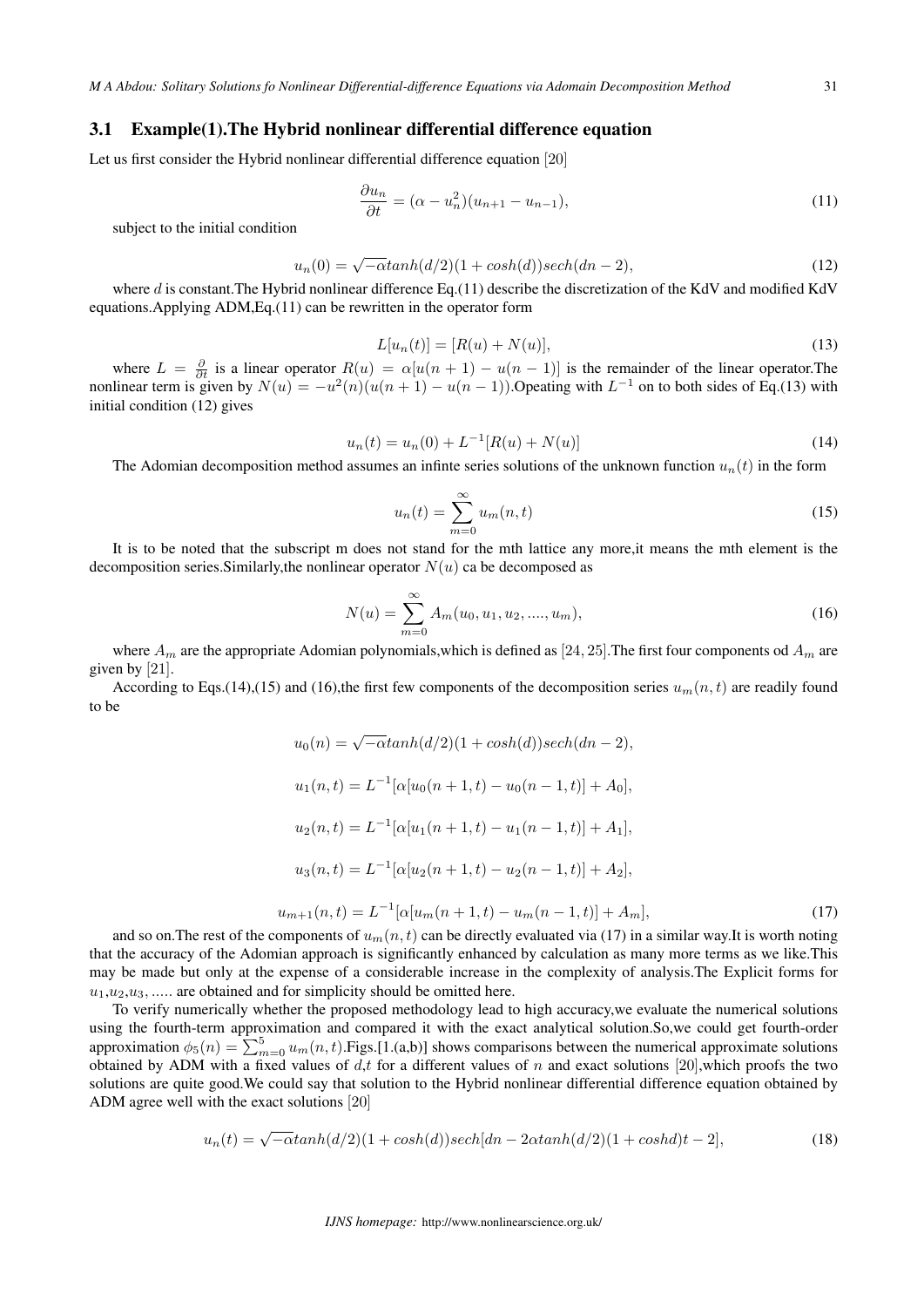### 3.2 Example(2).Relativistic Toda coupled nonlinear differential-difference equation

A second instructive model is the Relativistic Toda coupled nonlinear differential difference equation [20]

$$
\frac{\partial u_n(t)}{\partial t} = (1 + \alpha u_n(t))(v_n(t) - v_{n-1}(t)),\tag{19}
$$

$$
\frac{\partial v_n(t)}{\partial t} = v_n(t)(u_{n+1}(t) - u_n(t) + \alpha v_{n+1}(t) - \alpha v_{n-1}(t)),
$$
\n(20)

subject to the initial conditions

$$
u_n(0) = -1 - c_1 \coth(d_1) + c_1 \tanh[d_1 n], \tag{21}
$$

$$
v_n(0) = c_1 \coth(d_1) - c_1 \tanh[d_1 n], \tag{22}
$$

where  $c_1$  and  $d_1$  are constants. The Toda lattice difference Eqs.(19) and (20) describe vibrations in mass spring lattices with an exponential interation force.Applying ADM,Eqs.(19) and (20) can be written in an operator form

$$
L[u_n(t)] = [v(n) - v(n-1)] + \alpha M[u(n), v(n), v(n-1)],
$$
\n(23)

$$
L[v_n(t)] = N[u(n), u(n+1), v(n), v(n+1), v(n-1)],
$$
\n(24)

Opeating with  $L^{-1}$  on to both sides of Eqs.(23) and (24) with initial conditions (21) and (22) gives

$$
u_n(t) = u_n(0) + L^{-1}[v(n) - v(n+1) + \alpha M[(u(n), v(n), v(n-1)], \qquad (25)
$$

$$
v_n(t) = v_n(0) + L^{-1}[N(u(n), u(n+1), v(n), u(n+1))]
$$
\n(26)

The nonlinear operators  $M[u(n), v(n), v(n-1)] = u(n)(v(n) - v(n-1))$  and  $N[(u(n), u(n+1), v(n), u(n+1)] =$  $v(n)[u(n+1) - u(n) + \alpha v(n+1) - \alpha v(n-1)]$  are given by the infinite series of Adomian polynonmial

$$
M(u_n, v_n, v_{n-1}) = \sum_{m=0}^{\infty} A_m,
$$
\n(27)

$$
N(u_n, u_{n+1}, v_n, v_{n+1}, v_{n-1}) = \sum_{m=0}^{\infty} B_m,
$$
\n(28)

where  $A_m$  and  $B_m$  are the approximate Adomian polynomials which are generated according to algothrithms determined

The Adomian decomposition method assumes an infinte series solutions of the unknown functions  $u_n(t)$  and  $v_n(t)$  in the form

$$
u_n(t) = \sum_{m=0}^{\infty} u_m(n, t),
$$
\n(29)

$$
v_n(t) = \sum_{m=0}^{\infty} v_m(n, t)
$$
\n(30)

Inserting Eqs. $(29)$  and  $(30)$  into Eqs. $(25)$  and  $(26)$  gives

$$
u_0(n) = -1 - c_1 \coth(d_1) + c_1 \tanh[d_1 n],\tag{31}
$$

$$
v_0(n) = c_1 \coth(d_1) - c_1 \tanh[d_1 n],
$$

$$
u_{m+1}(n,t) = L^{-1}[v_m(n,t) - v_m(n+1,t) + A_m], m > 0
$$

.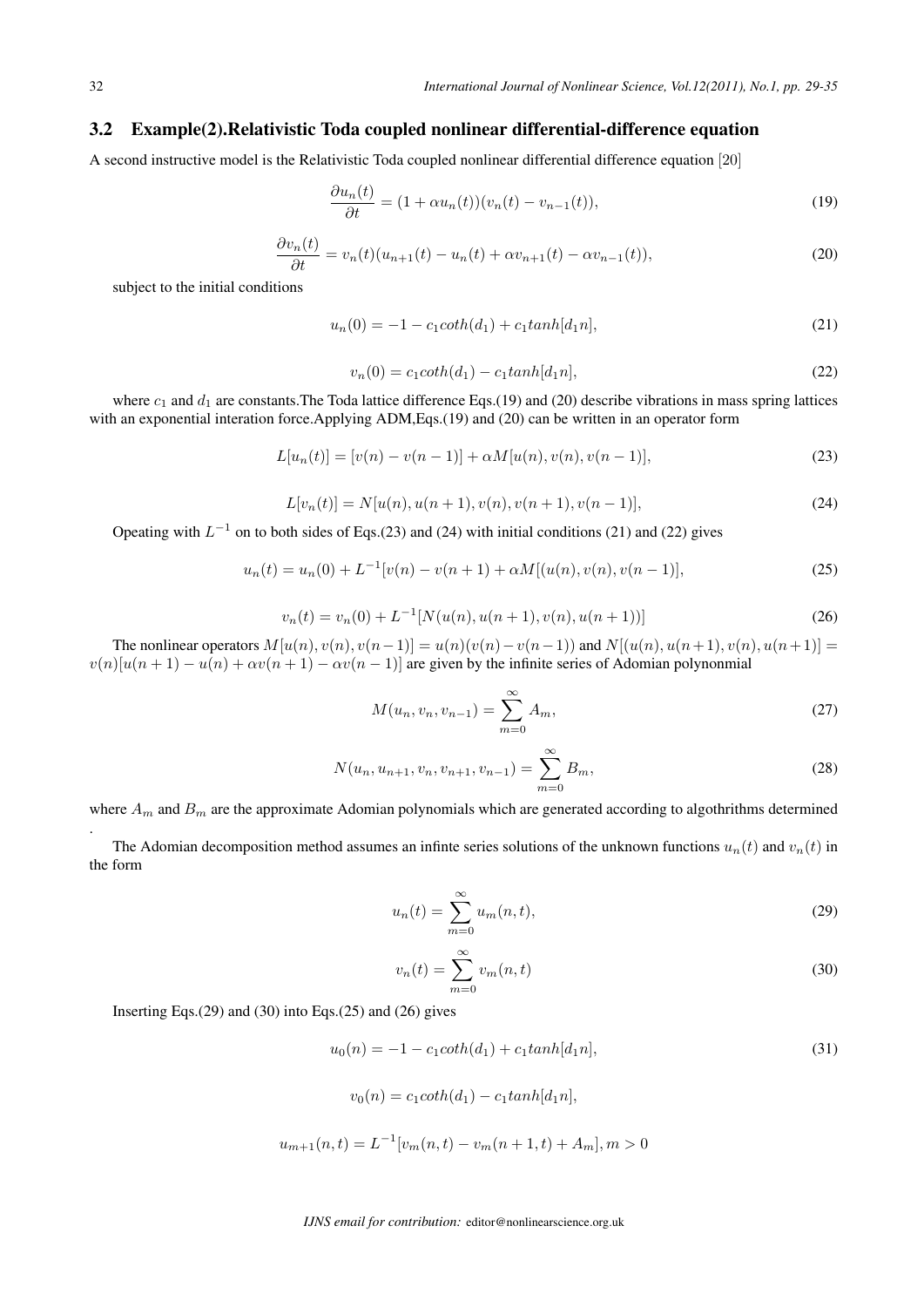$$
v_{m+1}(n,t) = L^{-1}[B_m], m > 0
$$
\n(32)

With the aid of the zeroth components of  $u_{n,0}$  and  $v_{n,0}$ , by all terms arise from the initial conditions (21) and (22), and as a result, the remaining components  $u_m(n, t)$  and  $v_m(n, t)$ ,  $m > 0$  can be determined. The Explicit forms for  $u_1, u_2, u_3$ and  $v_1, v_1$  and  $v_1$  are obtained and for simplicity should be omitted here. To verify numerically whether the proposed methodology lead to high accuracy,we evaluate the numerical solutions using the fourth-term approximation and compared it with the exact analytical solution.So,we could get fourth-order approximation  $\phi_5(n) = \sum_{m=0}^{5} u_m(n, t)$ .Figs.[2.(a-d)] shows comparisons between the numerical approximate solutions obtained by ADM and exact solutions [20], which proofs the two solutions are quite good.It is to be noted that solution to Relativistic Toda coupled nonlinear differential-difference equation obtained by ADM agree well with the exact solutions [20]

$$
u_n(t) = -1 - c_1 \coth(d_1) + c_1 \tanh[d_1 n + c_1 t],
$$
\n(33)

$$
v_n(t) = c_1 \coth(d_1) - c_1 \tanh[d_1 n + c_1 t],
$$
\n(34)

where  $c_1$  and  $d_1$  are constants to be determined later.

### 4 Summary and Discussion

In summary,we successfully apply the Adomian Decomposition method to solve nonlinear NDDEs.As an illustrative example,we employ DDEs-ADM to the Hybrid nonlinear differential difference equation and Relativistic Toda coupled nonlinear differential-difference equation.The comparison are made between the solutions obtained by Adomian Decomposition Method with exact solution.The comparison shows the validity of Adomian Decomposition Method applied to nonlinear di erentialdi erence equation.Since the numerous DDEs in many fields of scientific and the hardness of solving them,this DDEs-ADM will become a much more interesting method to solving nonlinear DDEs in science and engineering.

The results reported here provide further evidence of the usefulness of Adomain decomposition (AMD) method.The ADM was clearly very efficient and powerful technique in finding the solutions of the nonlinear differential difference equations.It is clear that this method avoids linearization and biologically unrealistic assumptions,and provides an efficient numerical solution.

A clear conclusion can be drawn from the numerical results that the ADM algorithm provides highly accurate numerical soultions without spatial discretization for nonlinear differential equations. It is also worth noting that the advantage of the decomposition methodology displays a fast convergence of the solutions.

Finally, we point out that the ADM confirm the correctness of those obtained by other methods. The method is straightforward and concise, and it can also be applied to other nonlinear differential difference equations in mathematical physics.This is our task in future work.

### Acknowledgments

The author would like to express sincerely thanks to the referees for useful comments and discussions.

### References

- [1] Fermi E,Pasta J,Ulam S.Collected papers of enricoffermi. Chicago, IL: Chicago Press;1965.p.978.
- [2] Levi D,Ragnisco O. Extension of the spectral transform method for solving nonlinear differentialdifference equations.*Lett Nuovo Cimento*, 22(1978):6916.
- [3] Levi D,Yamilov RI.Conditions for the existence of higher symmetries of evolutionary equations on the lattice. *J Math Phys*.38(1997):664-874.
- [4] Yamilov RI. Construction scheme for discrete Miura transformations. *J Phys A: Gen*. 1994;27:683-951.
- [5] Adler VE,Svinolupov SI,Yamilov RL. Multicomponent Volterra and Toda type integrable equations. *Phys Lett A*, 254(1999):24-36.
- [6] Cherdantsev IYu, Yamilov RI. Master symmetries for differential difference equations of the Volterra type. *Physica D*, 87(1995):14-04.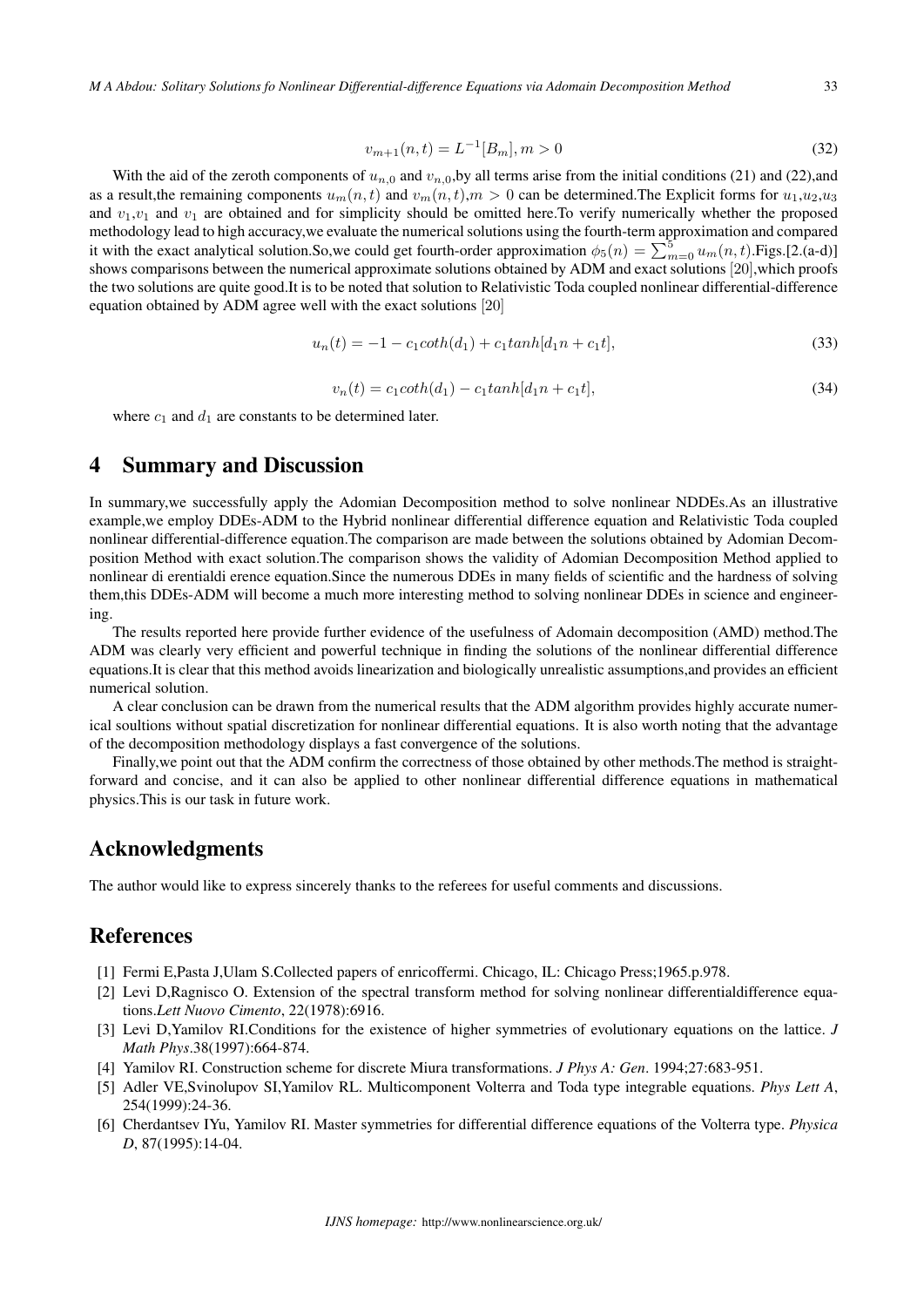- [7] Shabat AB, Yamilov RI. Symmetries of nonlinear chains. *Leningrad Math J*, 2(1991):377-400.
- [8] Zhang DJ. Singular solutions in Casoratian form for two differential difference equations.*Chaos,Solitons & Fractals*, 23(2005):133-350.
- [9] Narita K. Soliton solution for a highly nonlinear difference differential equation. *Chaos, Solitons & Fractals*, 3(1993):27983.
- [10] Wang Z, Zhang HQ. New exact solutions to some difference differential equations. *Chin Phys*. 15(2006):22105.
- [11] Wang Z, Zhang HQ. A symbolic computational method for constructing exact solutions to difference differential equations. *Appl.Math.Comput.*,178(2006):431.
- [12] Suris YuB.New integrable systems related to the relativistic Toda lattice. *J Phys A: Math Gen*. 30(1997):1745.
- [13] Suris Yu B. Integrable discretizations for lattice systems: local equations and their Hamiltonian properties. *Rev Math Phys*, 11(1999):727-822.
- [14] Suris YuB. The problem of integrable discretization: Hamiltonian approach. *Progress in mathematics.* Vol.219.Basel: Birkha Verlag; 2003.
- [15] L.Zou,Z.Zong,C.H.Dong,Generalized homotopy analysis method to solve Lotka Voltera equation.*Comut.and Math.with Appl.*56(2008):2289-2293.
- [16] Ahmet,Applying Hes Variational Iteration Method for Solving Differential-Difference Equation,Mathematical Problems in Engineering,2008,ID 869614,Pag.7.
- [17] Z.Wang,L.Zou,and H.Zhang.Applying homotopy analysis method for solving differential difference equation.*Physics Letters A*,369(2007):77-84.
- [18] C.Dai and J.Zhang,Jacobian elliptic function method for nonlinear differential-difference equations.*Chaos,Solitons & Fractals*,27(2006):1042-1047.
- [19] Z Wang,Discrete tanh method for nonlinear difference-differential equations.*Computer Physics Communications*,10.1016/j.cpc.2009.01.010 in press
- [20] D.Baldwin,U.Goktas and W.Hereman.*Comp.Phys.Commun.*,162(2004):203-217.
- [21] Lei Wu,Li-dan Xieb,Jie-fang Zhang.Adomian decomposition method for nonlinear differential-difference equations.*Comm.in Non.Sci.and Numer.Simulation*, 14(2009) :12-18.
- [22] Zhen Wang and Hongqing Zhanga,Construct solitary solutions of discrete hybrid equation by Adomian Decomposition. *Method,Chaos,Solitons & Fractals*,40(2009):676.
- [23] Li Zou,Zhen Wang,Zhi Zong,Generalized Differential transform method to differential difference equation.*Phys.Lett.A*,373(2009):4142-4151.
- [24] Adomian G. The decomposition method. Boston: Kluwer Acad. Publ.; 1994.
- [25] M A Abdou.Adomian decomposition method for solving the telegraph equation in charged particle transport,J. Quant. Spectrosc. *Radiat. Transfer*,95 (2005):407-414.
- [26] M A Abdou and A Elhanbaly.Decomposition method for solving a system of coupled fractional-time nonlinear equations. *Physica Scripta*,73(2006):338-348.
- [27] S A El-Wakil and M A Abdou.New applications of Adomian decomposition method.*Chaos Solitons & Fractals*, 33 (2007):513-522.
- [28] S A El-Wakil, M A Abdou and A Elhanbaly.Adomian decomposition method for solving diffusion-convection reaction equation.*Applied Mathematics and Computation*,177(2006):729-736.
- [29] A Elhanbaly and M A Abdou,New application of Adomian decomposition method on Fokker-Planck equation.*Applied Mathematics and Computation*,182(2006):301-312.
- [30] S A El-Wakil,A Elhanbaly and M A Abdou.Adomian decomposition method for solving fractional nonlinear differential equation.*Applied Mathematics and Computation*,182(2006):313-324.